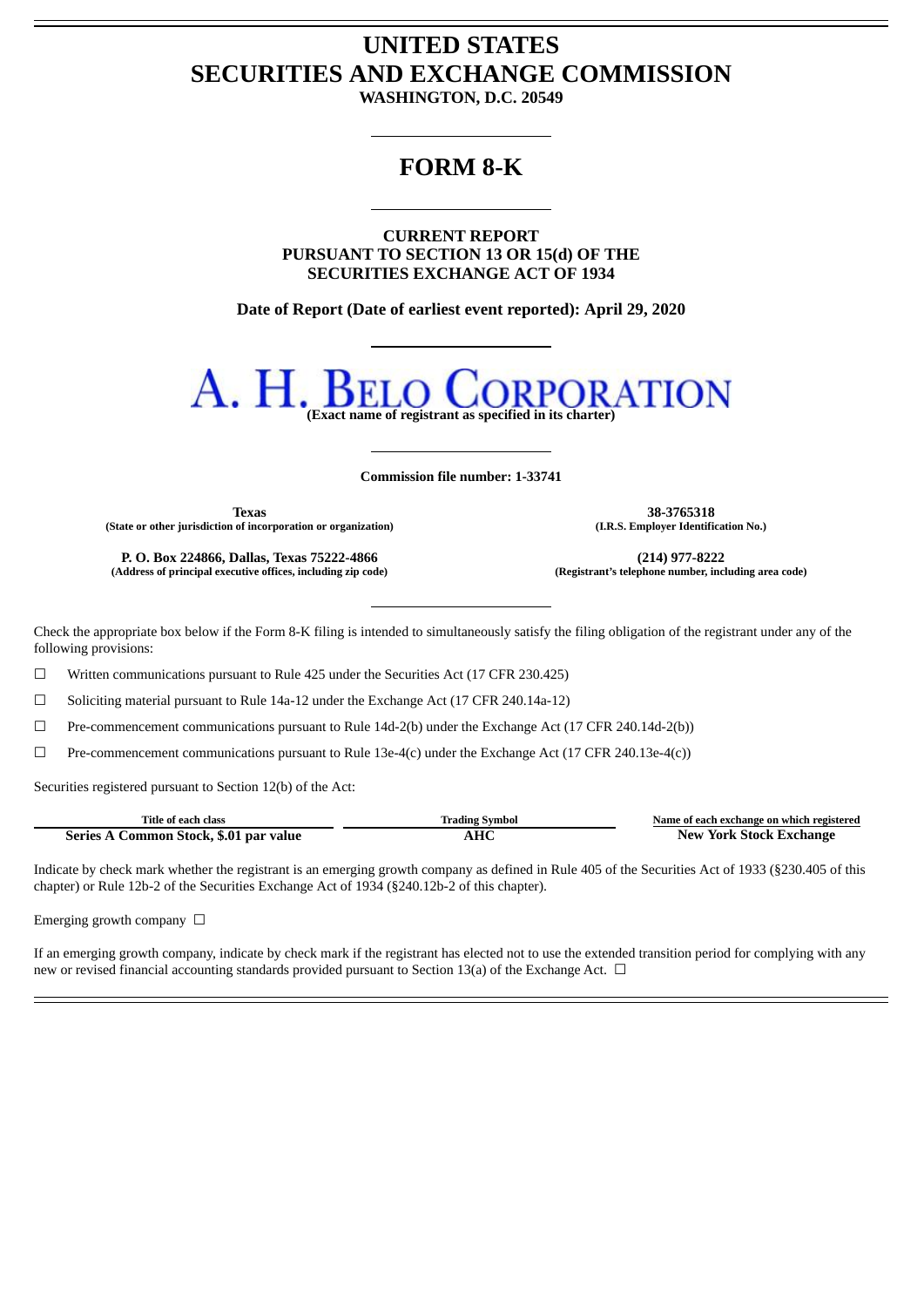## **Item 7.01 Regulation FD Disclosure.**

On April 29, 2020, A. H. Belo Corporation (the "Company") filed a Form 12b-25 to extend the filing deadline for the Company's Annual Report on Form 10-K for the fiscal year ended December 31, 2019 (the "2019 Form 10-K").

On March 16, 2020, the Company filed a Current Report on Form 8-K, as amended on April 1, 2020 (the "March 16, 2020 Form 8-K"), incorporated herein by reference, to extend the deadline for the filing of the 2019 Form 10-K due to circumstances related to the coronavirus epidemic ("COVID-19"). The March 16, 2020 Form 8-K was filed pursuant to the Securities and Exchange Commission (the "SEC") Order dated March 4, 2020 (Release No. 34-88318) under Section 36 of the Exchange Act Granting Exemptions from Specified Provisions of the Exchange Act and Certain Rules Thereunder, as superseded by SEC Order Modifying Exemptions from the Reporting and Proxy Delivery Requirements for Public Companies dated March 25, 2020 (Release No. 34-88465) (together, the "Order"). Under the Order, the original due date of the 2019 Form 10-K was extended to April 30, 2020. The Form 12b-25 will provide the Company with an additional 15 days, or until May 15, 2020, to file its 2019 Form 10-K. The Company currently expects to file the 2019 Form 10-K on or before May 7, 2020.

On April 6, 2020, the SEC issued guidance on the incorporation by reference of information required by Part III of Form 10-K into an annual report in reliance on General Instruction G(3) of Form 10-K. In light of the impact of the factors described in the March 16, 2020 Form 8-K, the Company will be unable to file the information required by Part III of Form 10-K by April 29, 2020, which is 120 days after the Company's most recent fiscal year end. In reliance on the Order and the SEC's guidance, the Company is furnishing this Current Report on Form 8-K by the original filing deadline of the information required by Part III of Form 10-K in order to permit such information to be incorporated by reference into the 2019 Form 10-K from the Company's definitive proxy statement to be filed no later than 45 days after April 29, 2020. The Company currently expects to file its definitive proxy statement for the June 2, 2020 annual meeting of shareholders at the same time it files its 2019 Form 10-K.

Because of the additional time required to finalize the 2019 Form 10-K, the Company also anticipates that it will need additional time to complete its Quarterly Report on Form 10-Q for the three-month period ending March 31, 2020 (the "1st Quarter 2020 Form 10-Q"). The Company expects to avail itself of an extension under the Order by filing a Form 8-K prior to the May 10, 2020 original due date for such 1st Quarter 2020 Form 10-Q.